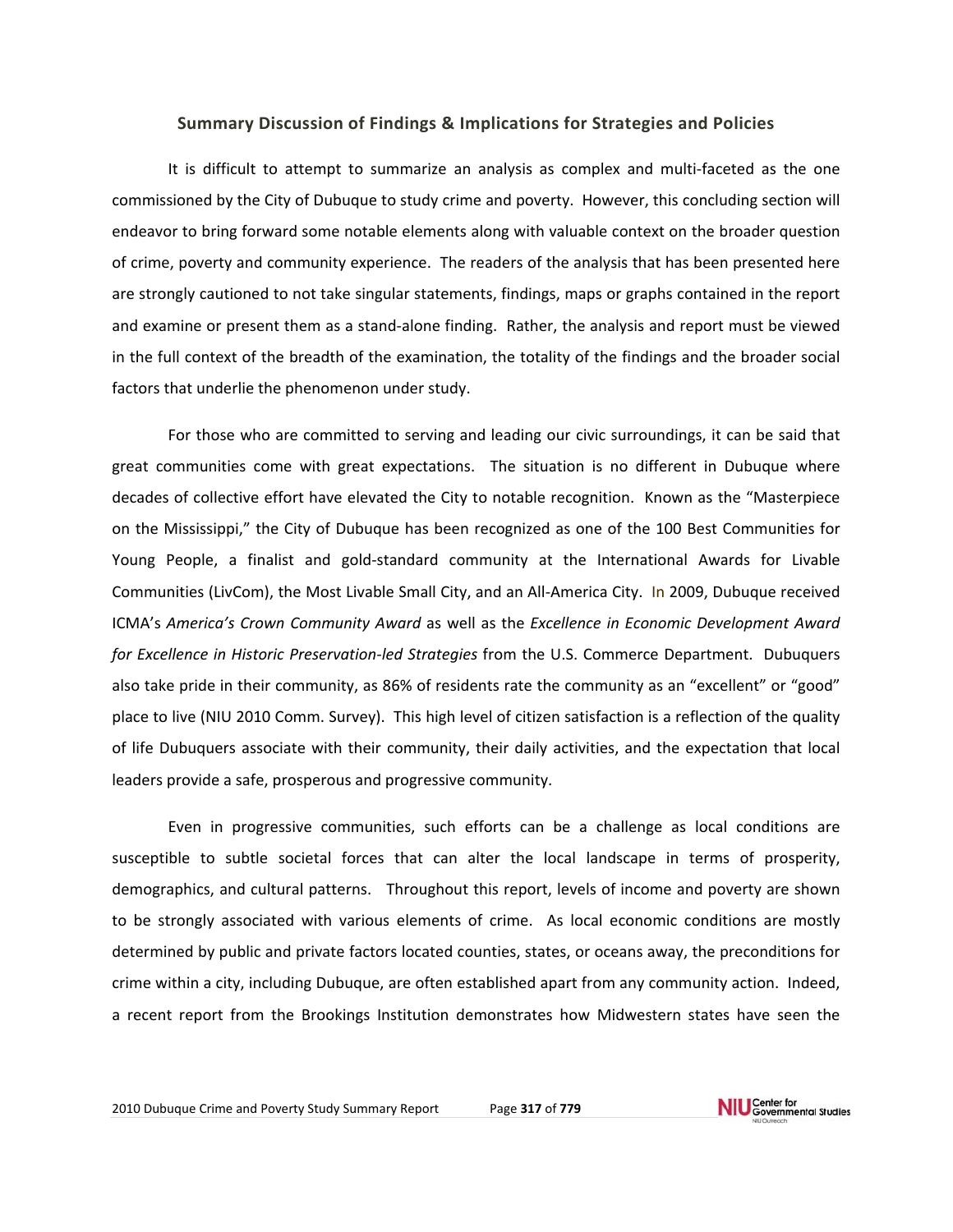largest increases in poverty, which were further exacerbated by the 2008 economic downturn.<sup>50</sup> As times have turned tough, many cities have faced an increasingly noticeable crime problem.

Concerns regarding crime in Dubuque have been amplified by several recent high‐profile incidents, including: 1) the 2005 fatal stabbing of a pregnant teenager; 2) the 2007 fatal stabbing of a man outside of a downtown bar, which stirred racial discussions; 3) two fatal stabbings in 2009, 4) the 2009 shootings of a police officer and suspect during an armed robbery attempt; and 5) the 2010 shooting of a man at a pawn shop. Due to the general location of the incidents, the perception that those living in Section 8 housing units are increasing crime in Dubuque has been advanced by some segments of the community. The City of Dubuque has responded to crime concerns by: 1) creating the Safe Community Task Force, tasked with making recommendations to the City in order to increase public safety; 2) establishing several programs to improve the Washington neighborhood; 3) focusing police efforts upon troubled downtown areas; 4) creating a number of programs to assist the unemployed and impoverished in regaining solid financial footing; and 5) tightening Section 8 housing eligibility requirements and aggressively enforcing tenant responsibilities. These efforts represent a proactive response that matches the progressive approach the City has displayed in a variety of community initiatives including redevelopment, economic development, housing and public infrastructure. The exploration and study of the relationships between crime and poverty in the present study represent a continuation of the City's proactive approach to community issues.

The City of Dubuque has been committed to a professional approach to managing its affairs based on analysis, expertise, review, dialogue, and objective decision-making. From this orientation, and recognizing that crime remains a chief concern among residents, the City asked that a broad study of crime and poverty be undertaken. In this context, the purpose of the analysis that has been presented here is not to identify a "silver bullet," but to establish a foundation of understanding based on objective data analysis and sound research principles that will be useful to frame future dialogue regarding crime and poverty in Dubuque. There is no "one-size-fits-all" solution or strategy that can be prescribed for the City of Dubuque or any other city. As discussed below, there is not a mysteriously elusive program or policy decision that can be implemented to change the complex factors that contribute to the presence of crime in a community. As the study team confirmed in the search of the literature, there is

<sup>50</sup> Kneebone, Elizabeth, and Emily Garr. 2010. *The Suburbanization of Poverty: Trends in Metropolitan America, 2000 to 2008*. Washington, DC: Brookings Institution.NIU Center for<br>NIU Governmental Studies 2010 Dubuque Crime and Poverty Study Summary Report Page **318** of **779**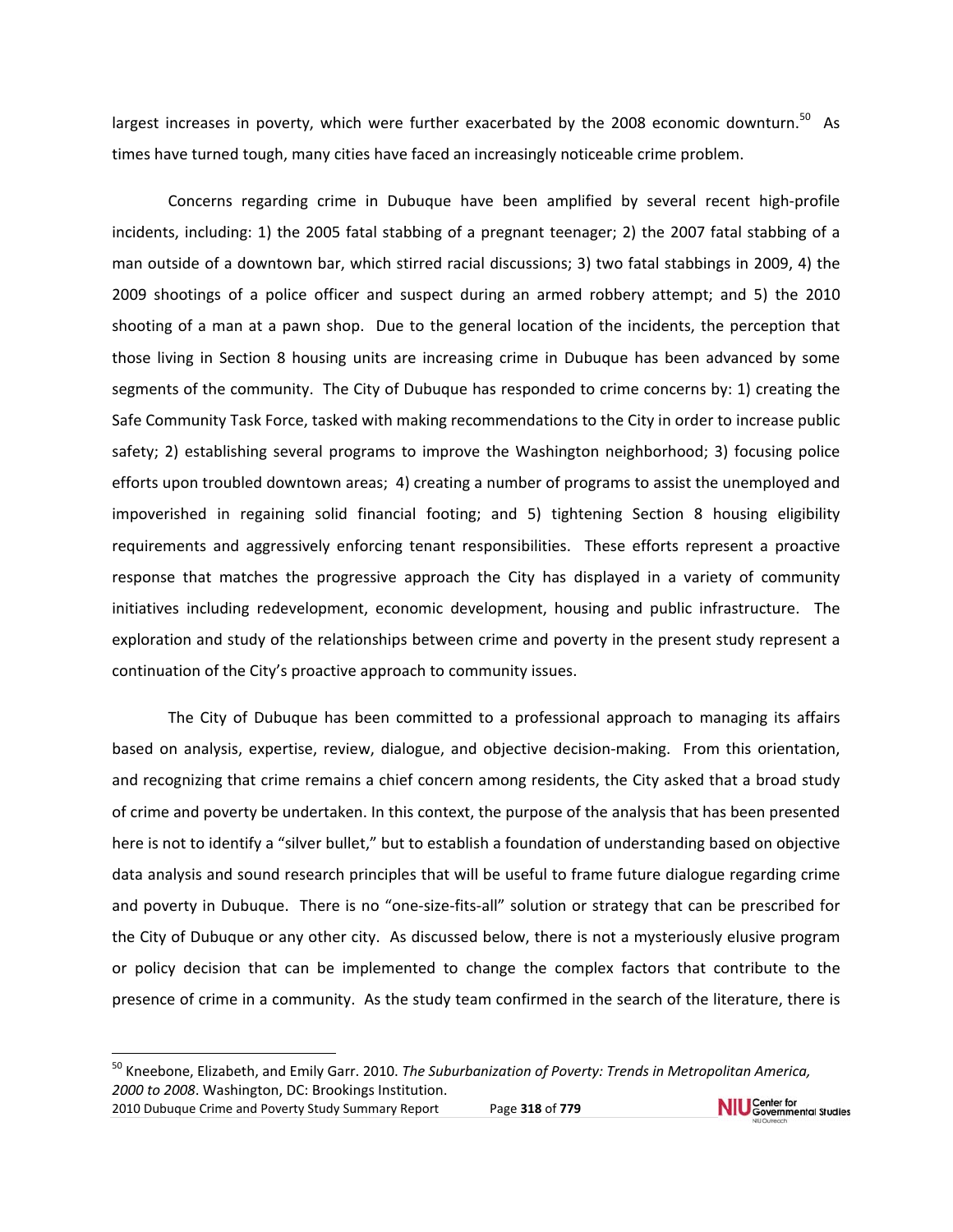not a singular recommendation available to direct a community on how to fight crime—every strategy must be tailored to the needs, context, values and assets of the individual community. However, by 1) gauging resident perceptions, 2) comparing crime attributes with similar communities, 3) examining patterns of crime in Dubuque, 4) exploring potential connections of various demographic groups to crime, including Sec. 8 participants, and, 5) canvassing the academic literature regarding crime and poverty, this study provides Dubuque policymakers with an objective assessment of local crime and poverty that can move the discussion beyond competing perceptions toward reasoned solution.

Based on the public perception survey conducted as part of this study, a majority of Dubuque residents (57%) believe the City of Dubuque is doing an "excellent" or "good" job addressing public safety. Likewise, 68% believe the Dubuque Police Department is doing an "excellent" or "good" job fighting crime. However, these high grades do not translate to satisfaction regarding the level of crime in Dubuque. Approximately three‐quarters (76%) of those surveyed stated that crime was a "major" or "moderate" problem in Dubuque. For those respondents who have lived in Dubuque for at least five years, 89% say that crime has "significantly" or "somewhat" increased over the past five years. The safety issues most often identified as major problems are: 1) drugs (33%), 2) violent crime (23%), 3) gang activity (22%), 4) unsupervised children (18%), and 5) property crime (17%). Crime concerns tend to be specific in nature, as 88% of respondents rate their respective neighborhoods as "excellent" or "good" places to live and only 12% rate crime as a "major" or "moderate" problem in their neighborhoods. Conversely, 19% stated that downtown was unsafe during the day and 71% believed downtown was unsafe at night. The study also found differing views among respondents' fear of crime, as a greater fear was generally associated statistically with those who 1) had lived in Dubuque longer, 2) were prior crime victims, 3) were less‐educated, 4) were women, and 5) were older residents.

While not overlooking that a portion of residents perceive a "crime problem" in Dubuque, comparative data demonstrates that the level of crime and poverty in Dubuque is at or below the average of the ten largest Iowa cities. Here perception and reality differ. Based on the most current data, Dubuque is not statistically different from the other nine communities in terms of crime, poverty, income, income inequality, law enforcement staffing, or amount of assisted housing units.

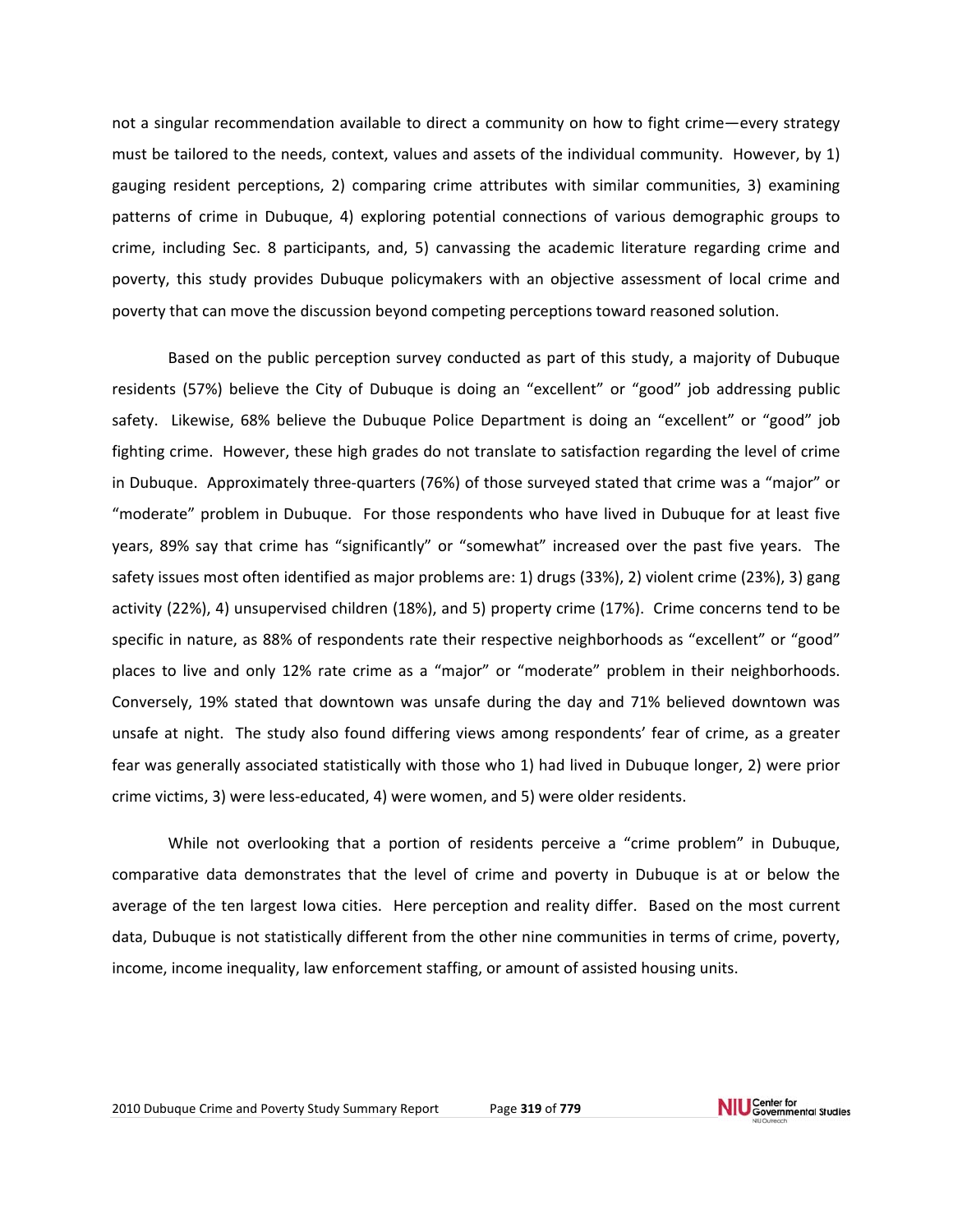The following is a listing of Dubuque's rank among the ten cities in these areas:

- $\bullet$  7<sup>th</sup> in property crime
- $5<sup>th</sup>$  in UCR violent crime (includes simple assault, 3<sup>rd</sup> without simple assaults included)<sup>51</sup>
- $6<sup>th</sup>$  in family poverty,  $7<sup>th</sup>$  in household poverty, near income inequality average
- $\bullet$  5<sup>th</sup> in median household income
- Is staffed with 1.7 sworn officers per 1,000 residents, compared to a 1.6 average
- Is staffed with 1.8 law enforcement employees per 1,000 residents, compared to a 2.0 average

The data indicate that the crime and poverty situation in Dubuque is not significantly different than that faced in other large Iowa communities, and in some cases it is better. Although Dubuque is a typical large Iowa community regarding crime and poverty, resident perceptions seems to indicate that they hold the community to a higher standard. Some selected perceptions from the RFP and survey data with corresponding findings are highlighted below:

*Perception:* Crime in Dubuque is worse than in other large cities in Iowa.

*Finding:* As noted in the comparative analysis, the inspection of comparative UCR crime rates during 2004 to 2009 for the ten comparably sized Iowa cities reveals that, overall; Dubuque's crime profile is not uniquely different from the other cities. However, the analysis did point to some differences with regard to offenses classified as violent crime, using the standard UCR coding approach.

*Perception:* There is a higher rate of crime in the center city but that most neighborhoods are safe.

*Finding:* Hotspots are more likely to occur downtown, except for UCR property (mostly larceny). Thus, perception is accurate.

*Perception:* Section 8 is the cause of crime.

*Finding:* Crime is multi‐causal and poverty does play a big role. The association between poverty and crime shows in the city level comparative analysis and in the moderate overlap of section 8 (the poorest of the poor net of the homeless) hotspots and crime hotspots. But no causal assertions can be made ‐ many Section 8 concentrated areas do not have concentrated crime hotspots.

*Perception:* Crime is expanding or diffusing from Section 8 to other areas.

*Finding:* The loglinear analysis shows that the probabilistic tendency is for crime to remain local: section 8 victims more likely to be victimized at section 8 locations. crimes with section 8 victims more likely to see section 8 arrestees. crimes committed at section 8 locations more likely to have section 8 arrestees.



<sup>2010</sup> Dubuque Crime and Poverty Study Summary Report Page **320** of **779**  $51$  See pages 192-94 for a discussion of this distinction.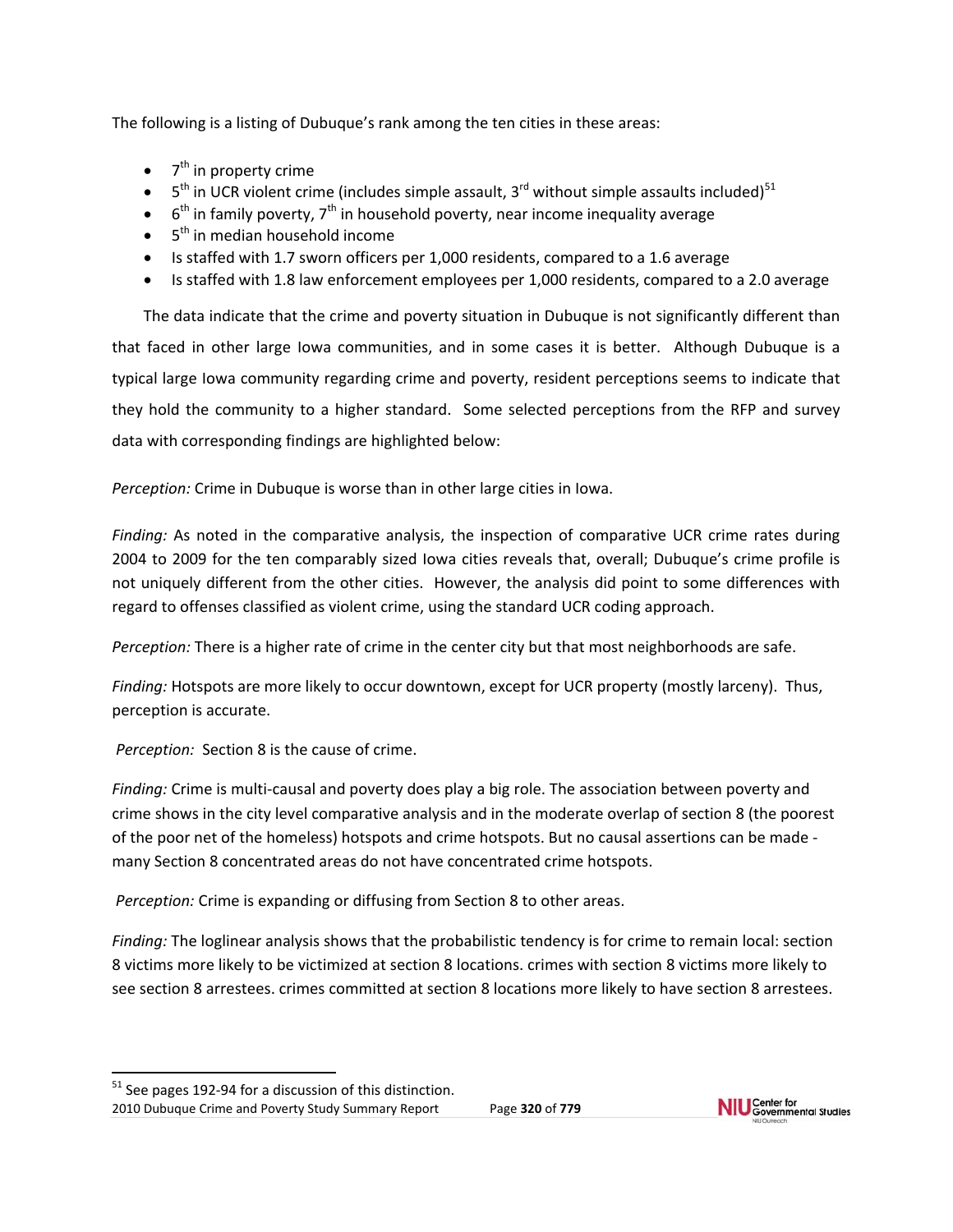Dubuquers expect safe neighborhoods, and as the survey results indicate, a large majority believes that most are safe. However, spatial analysis confirms that crime *hotspots* do exist in the city center, especially along the Central Avenue corridor. Does the presence of Section 8 housing generate these crime hotspots? Having the full benefit of spatial analysis, the results indicate that Section 8 hotspots have a low to moderate overlap with crime hotspots (on average, 26% of Section 8 hotspots coincide with eight different types of crime hotspots, mostly due to property crime). As the body of research examined indicates, other factors such as poverty, population density, security, neighborhood characteristics and the business composition are contributors to generating crime hotspots in a community. The analysis further shows that most crime attributed to Section 8 housing does not diffuse into other areas; victims of crime who live in Section 8 housing are more likely to be victimized at Section 8 addresses by those who live at Section 8 addresses, and crimes occurring at Section 8 addresses are more likely to be perpetrated by arrestees reporting a Section 8 address. Simply put, no statistically determined *causal* assertions between Section 8 housing and crime can be made from the analysis. At the same time, the analysis does indicate that there is a greater propensity for crime victimization, location or arrests within clusters of the Section 8 community.

In particular, the data indicates that authorized Section 8 participants have nearly the same proportional arrest rate in Dubuque as the non Section 8 segment of the population. For example, for the period under study, authorized Section 8 participants represented 5.2% of Dubuque's total population and 5.8% of total unique arrestees. It is important to note, however, that the analysis did demonstrate that victimization and arrestee rates increase noticeable when those reporting a Section 8 address but *who are not* included in the Section 8 program database are added to the analysis. If these addresses are taken at face value, an "unaccounted" Section 8 population may be contributing additional disadvantage to those who are already at significant crime risk. Section 8 addresses also witnessed a substantial increase of local ordinance charges in 2008 and 2009, perhaps reflecting more aggressive enforcement practices by police. The analysis indicates that the pattern of crime in Dubuque has remained fairly constant, and that crime, in general, is not diffusing to other neighborhoods. To summarize, broader perceptions of increased crime attributable to Section 8 related locations contains an element of validity, but the analysis indicates that the preponderance of crime in Dubuque, whether or not it is associated with authorized or non‐authorized Section 8 persons, is concentrated around the city center and that crimes that reflect an element of Section 8 involvement (victim, incident location or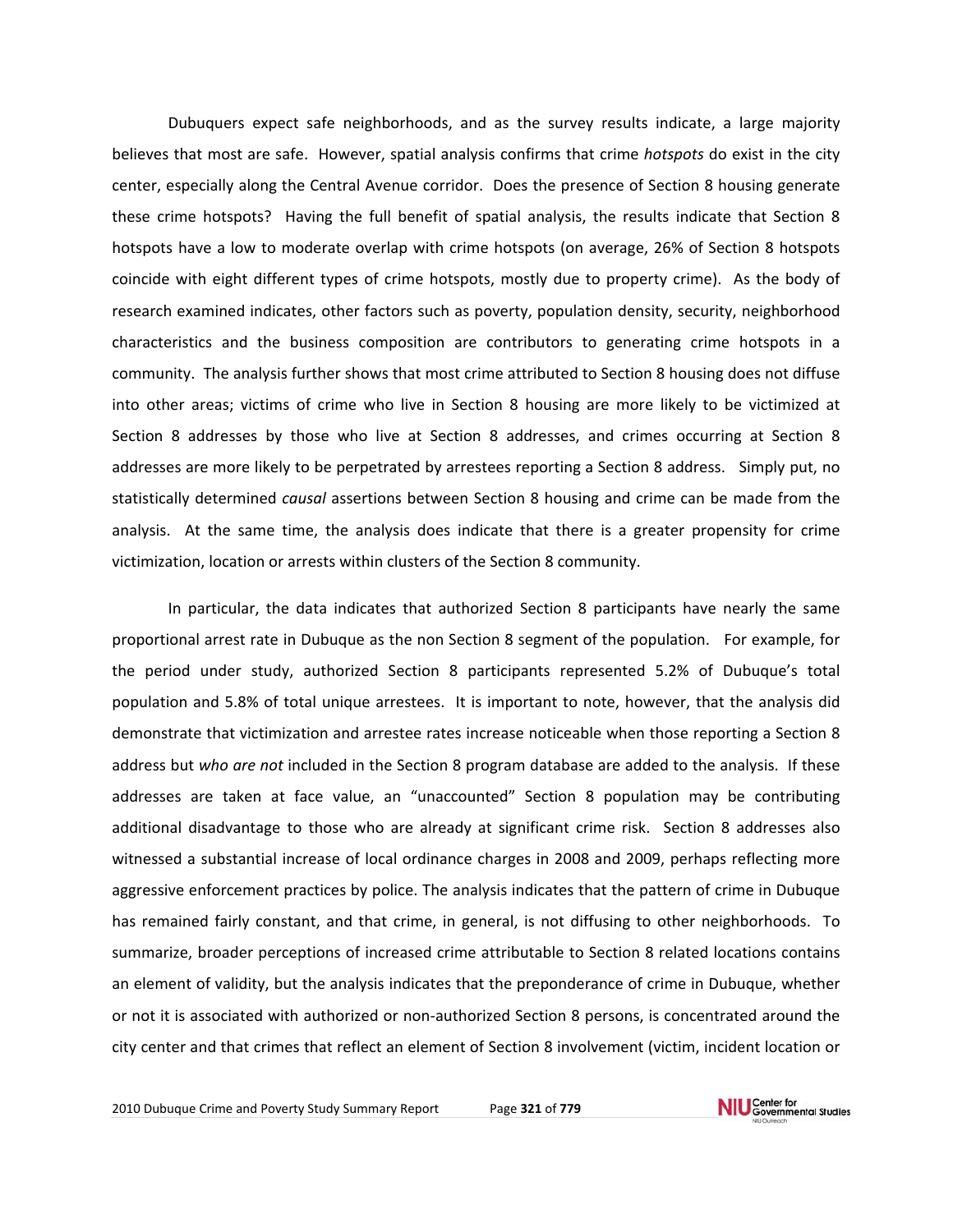arrestee) tend to be clustered within the Section 8 community.

To further understand the multi‐causal nature of crime, a review of academic literature reveals the linkages between public housing, population density, crime, and poverty. The presence, extent and type of crime that takes place in a community is attributable to a number of complex social factors that extend well beyond the mere presence of Section 8 housing. Typically, assisted housing tenants have been placed in dense residential settings (such as multi-unit or high-rise buildings) located in resourcepoor neighborhoods. Research shows that these neighborhoods suffer from *cumulative disadvantage*, where the simultaneous presence of negative factors such as families below the poverty line, families receiving public aid, the unemployed, and female‐headed households with children in a dense setting combines to create social and physical disorder. As disorder increases and crime blossoms, residents feel that they are unable to exert formal and informal control over the neighborhood and become fearful of crime, further weakening *collective efficacy* and social networks. This creates hotspots of crime that can be difficult, if not impossible, to immediately reverse. It is the concentration of low incomes and poverty in resource-poor neighborhoods that can be blamed for many high-crime neighborhoods.

Nonetheless, academic research has also pointed to a number of promising strategies to address crime‐susceptible neighborhoods with concentrated public or assisted housing. Foremost among these strategies is the following: public housing units should be located in garden-style settings, widely geographically disbursed into neighborhoods with sufficient social resources. This helps ensure that residents are supported socially, can create *defensible space* where residents can control their immediate external surroundings, dampens the fuel that fires crime hotspots, and, has been proven not to diffuse crime into the surrounding neighborhood. In addition, police should engage residents by involving themselves into the problem neighborhoods. Since no single community policing strategy can be applied successfully in every setting, the guiding principles should be to increase contact with residents, pursue community partnerships, and be proactive in preventing crime.

According to our review, other strategies that offer promise include methods that target *hotspots* of crime with police resources. The literature indicates that this strategy has proven to reduce reports of crime in the hotspot without diffusing crime to adjacent areas, especially when coupled with a *problem‐oriented policing* approach that identifies the root causes of the problem and develops solutions that will prevent future incidents. Next, addressing physical and socialNIU Center for<br>NIU Governmental Studies 2010 Dubuque Crime and Poverty Study Summary Report Page **322** of **779**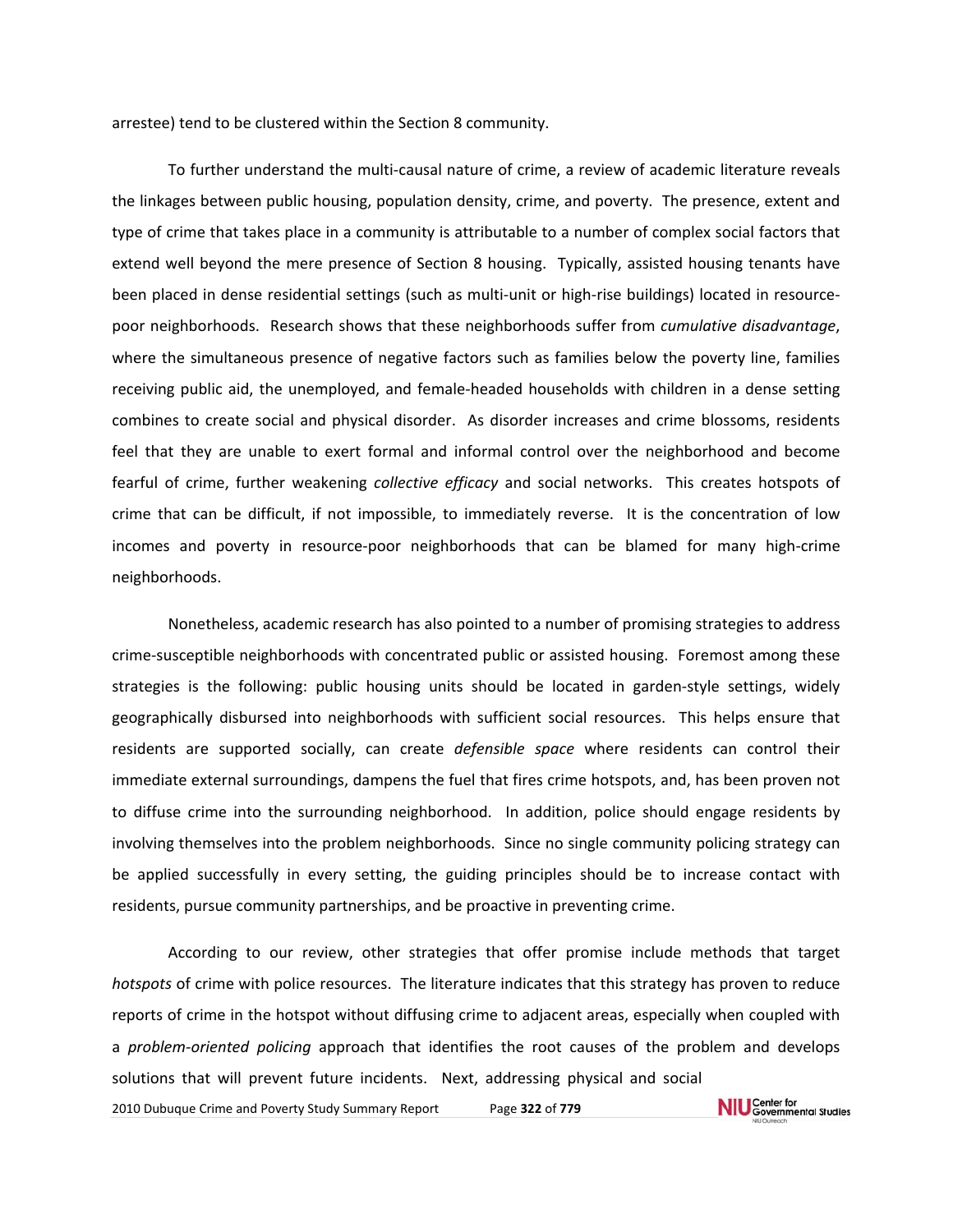disorder through *"broken windows" policing* has been demonstrated to reduce fear of crime, but only after community policing partnerships have been developed because the heightened police presence may increase fear absent a strong relationship between the police and residents. Finally, researchers caution against blanket strategies such as installing closed‐circuit cameras and enacting juvenile curfews as these approaches may not be sufficiently tailored to the particular needs of a distressed neighborhood.

Although the crime condition in Dubuque is similar to those faced across Iowa's largest cities, it is evident from the survey results that residents do have concerns about crime in Dubuque. Those concerns were found to vary depending on respondent characteristics. When dealing with an emerging problem, it is essential to step back and assess the situation. This study and other steps the City has taken via the Safe Community Task Force represent progressive and proactive steps in understanding and addressing the concerns that filter through the community. The collection, presentation and analysis of the data collected in this study provides an objective foundation to frame future dialogue regarding crime and poverty in Dubuque. The purpose of the study is to increase understanding; it will be the work of Dubuque policymakers and residents that will craft solutions tailored to the particular needs of the Dubuque community. With this in mind, the research team offers the following broad principles to assist in developing strategies to address crime and poverty:

- **Utilize this study as a springboard for objective dialogue** Decision‐making absent information can create dangerous perceptions and exacerbate existing conditions. The report offers a wealth of data and analysis to help understand crime and poverty in Dubuque. Policymakers, staff, and residents are encouraged to adopt the analytical approaches contained within the study now and into the future to guide public discourse on these vital community issues.
- **Invest in, partner with, and empower at‐risk neighborhoods** By rehabilitating housing stock, addressing physical and social disorder, establishing relationships between police and neighborhood residents, partnering with neighborhood businesses and nonprofits, Dubuque policymakers can help those living in suffering areas to reclaim their neighborhoods. It is not by accident that Section 8 units have a disproportionately higher amount of crime arrestees and victim, but a lower share of complainants. Residents in these areas must have trust in each other and police in order to reclaim their neighborhoods.
- **Address downtown crime hotspots** Focusing resources toward these areas through efforts